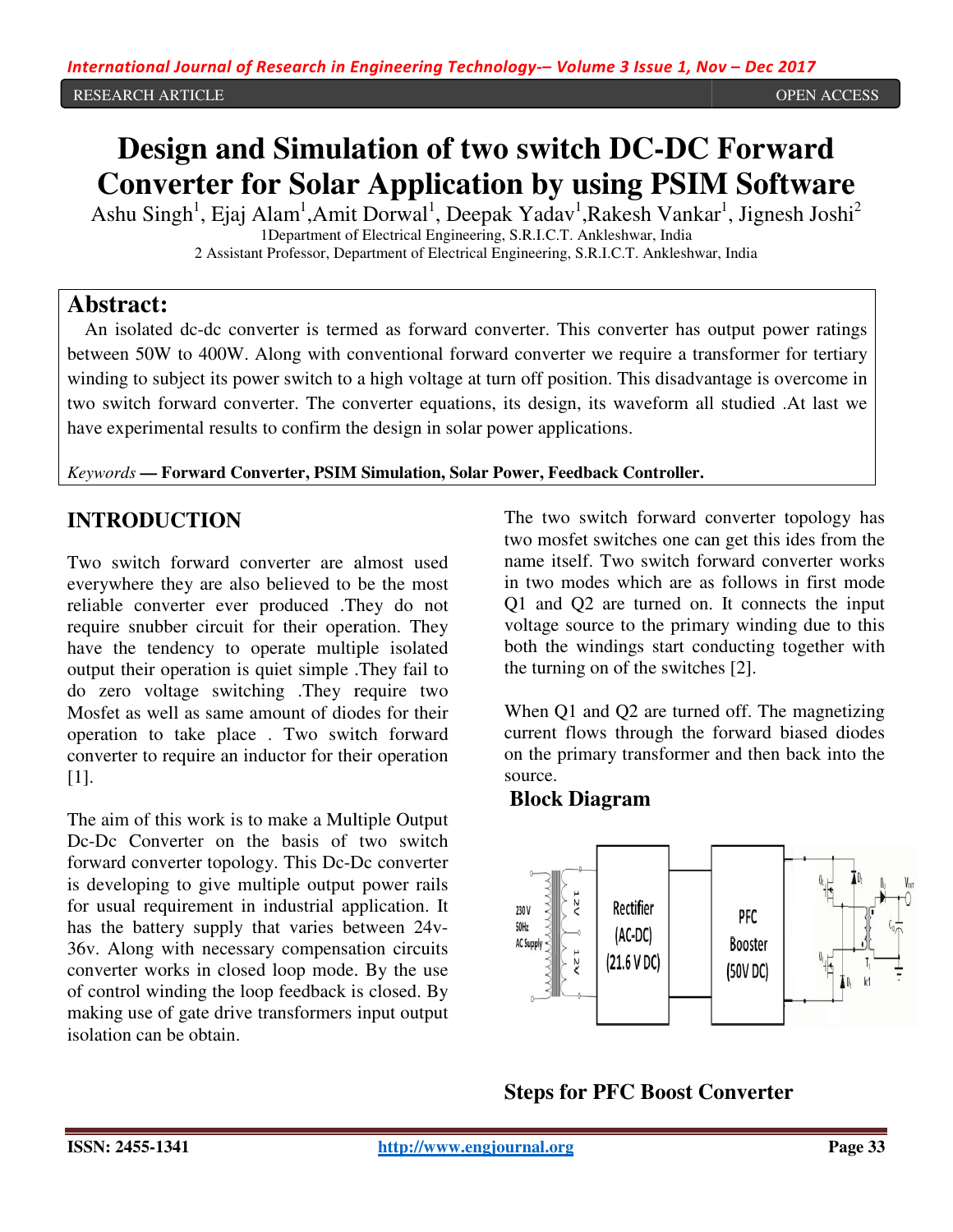Input Power

η  $\sum_{in} = \frac{P_{out}}{P}$  $p_{in} = \frac{p_{out}}{p_{out}}$ 

RMS Input current

$$
I_{in(Rms)} = \frac{P_{in}}{V_{in(RMS)}}
$$

Maximum Input Current  $I_{in(max)} = 2 \times I_{in(RMS)}$ 

According to IEC 1000 harmonic distortion specifications, the current ripple is  $( = 20\% \text{ of the } I_{in(max)})$  considered. Therefore the current ∆*i* passing through inductor is to be,

$$
I_L = 0.2 \times I_{in(max)}
$$

$$
I_{in(arg)} = \frac{2 \times I_{in(max)}}{\pi}
$$

$$
I_{\text{out(max)}} = \frac{P_{\text{out}}}{V_{\text{out(max)}}}
$$

Duty Cycle  $D =$ 

$$
= \frac{V_{out(max)} - V_{in(max)}}{V_{out(max)}} \times 100
$$

Where; Pout  $= DC$  output power, Pin  $= AC$  input power,  $\eta$  = Input efficiency, Vin (rms) = AC input RMS current  $\text{Iin}(\text{max}) = \text{AC}$  input maximum current,  $\text{Iin}(\text{avg}) = \text{Average}$ AC input current,  $L = Inductor current [3].$  $\Delta i$  = Inductor current ripple, Iout(max) = Maximum DC output current

The selection of inductor and the capacitor in the Boost topology plays a major role in the output response

$$
L = \frac{V_{in(\min)} \times D}{F_{s/w} \times \Delta i}
$$

Where;  $L = Inductance$ ,  $s/w = Switching Frequency$ , Vin (min) = Minimum input voltage,

D= Duty cycle

Here consider 5 % tolerance in output voltages so that the value of the output Capacitor is,

$$
C_{_{out}} = \frac{I_{_{out(max)}} \times D}{F_{_{s/w}} \times \Delta V_{_{out}}}
$$

Where;  $\Delta$ Vout = Output Voltage ripple, Cout = Output capacitance [4].

### **Design of High Frequency Transformer**

Secondary Output Power  $p_o = (V_o + V_{rl} + V) \times I_o$ 

Where; rl V = Resistive Drop in the Inductor [ $\approx 10\%$  of  $\circ$  V d ],  $V =$  Output Diode drop [ $\approx$  1.5 V in worst case]

Area of Product  $W \wedge J \wedge D_m \wedge I_{s/w}$ *o*  $\mu^p$   $K_W \times J \times B_m \times F$  $D_{\max} \times P_{\phi}$ *A* /  $\frac{1}{\max}$  ×  $P_o$  × (1+ $\frac{1}{n}$ )  $\times J \times B_m \times$  $\times P_{\scriptscriptstyle{\theta}} \times (1 +$  $=\frac{\eta}{\eta}$ 

Where;  $K_w$  = Window Utilization Factor [ $\approx 0.3$  to 0.4],  $B_m = Max$ . Allowable flux density [ $\approx 0.2$  T to 0.3T]  $J =$  Current Density,  $A_c$  = Area of core

$$
Window Area \t A_w = \frac{A_p}{A_c}
$$

Primary turns

$$
=\frac{V_{i(\max)} \times D_{\min}}{A_c \times B_m \times F_{s/w}}
$$

 $V_{i(\text{min})} \times D_{\text{max}}$  $n = \frac{V_o \times V_{rl} \times V}{V}$ *i*

 $\sigma$   $\Lambda$   $\mathbf{v}$ <sub>*rl*</sub>  $\Lambda$   $\mathbf{v}$ <sub>*d*</sub> ×  $=\frac{V_o \times V_{rl} \times}{V}$ 

Turns Ratio

Secondary turns  $N_2 = n \times N_1$ 

*N* 1

Where; RMS Secondary Current  $I_2 = I_0 \times \sqrt{D_{\text{max}}}$ 

RMS Secondary Current  $I_1 = n \times I_2$ 

Primary Inductance 
$$
L_1 = \frac{\mu_o \times \mu_r \times A_c \times N_1^2}{I_m}
$$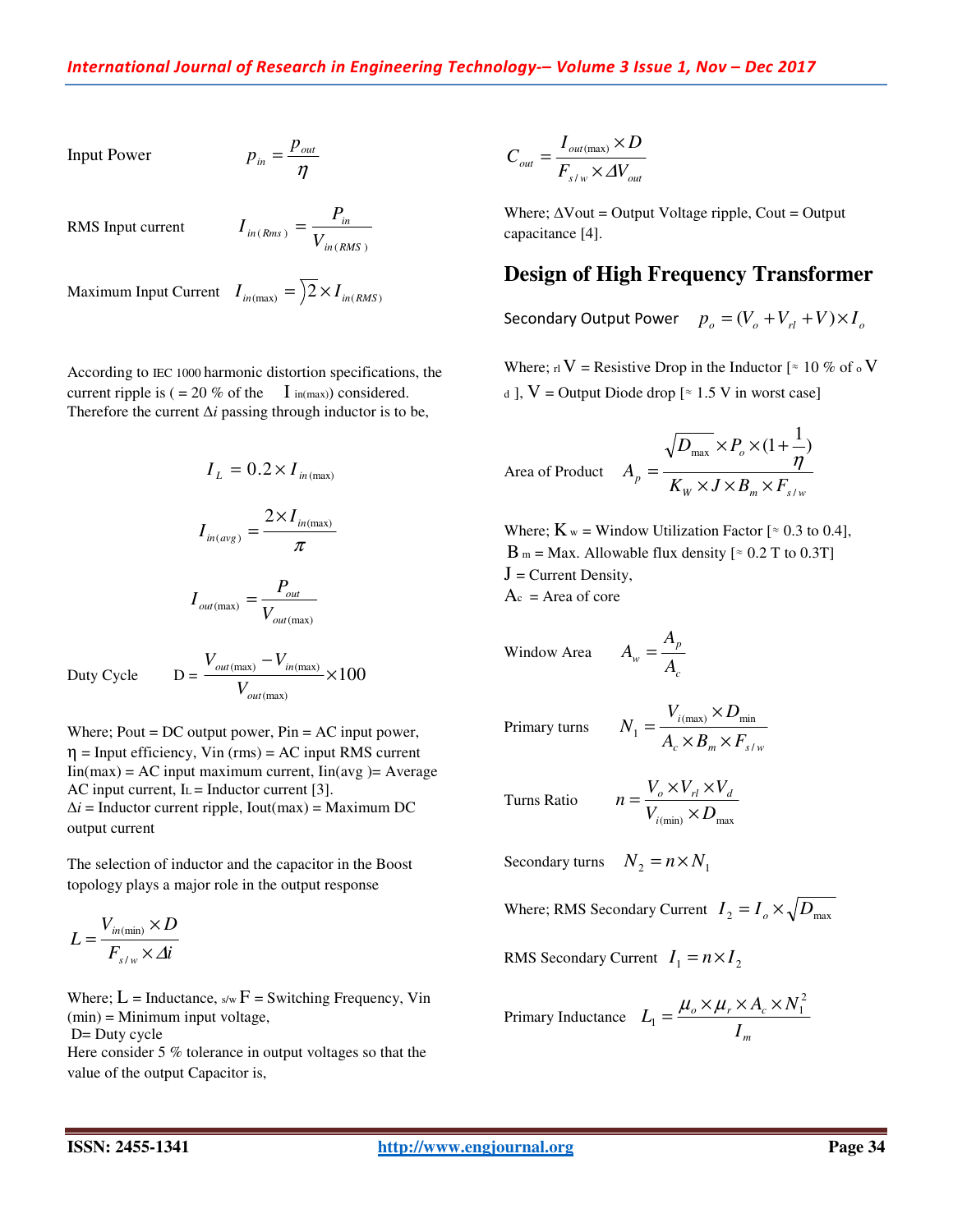Magnetizing Current 
$$
I_{mag} = \frac{D_{max} \times V_{i(min)}}{F_{s/w} \times L_1}
$$

Area of Primary Conductor  $a_p = \frac{1}{J}$  $a_p = \frac{I_1}{I_2}$ 

Area of Secondary Conductor  $a_s = \frac{1}{J}$  $a_s = \frac{I_2}{I}$ 

#### **Design of Output Inductor**

Output Inductance  $i \times F_{S/w}$  $L = \frac{V_0 \times (1 - D)}{11}$ /  $\chi_0 \times (1-D_{\text{max}})$  $\Delta i \times$  $=\frac{V_0 \times (1 -$ 

Area of product

$$
A_p = \frac{2E}{K_W \times K_C \times J \times B_m}
$$

Where; E=Energy Dissipation in inductor

# **Current Ripple Waveform**



#### **Power Factor Waveform**



# **Simulation**



### **RMS Input Voltage Waveform Input Voltage**